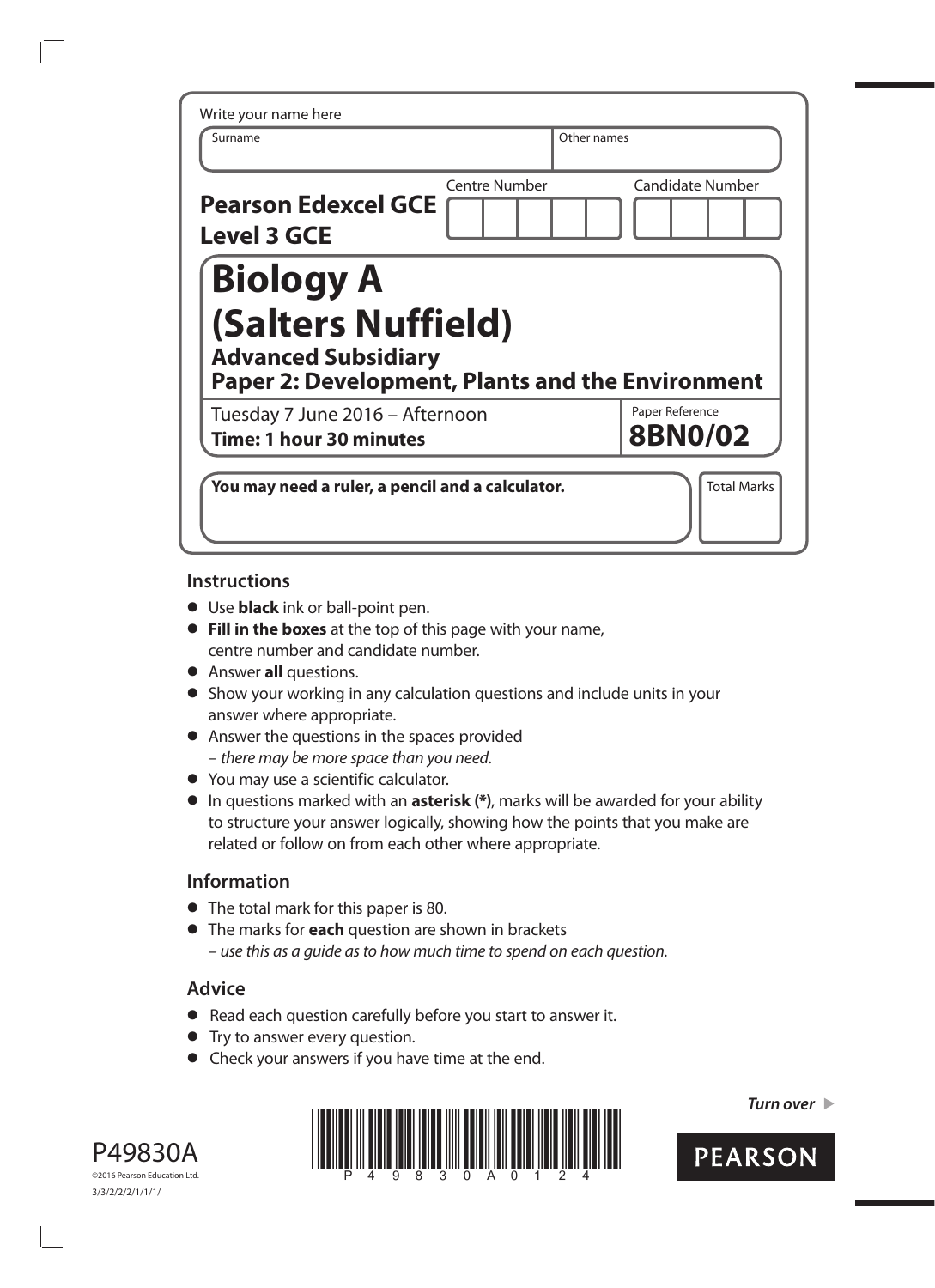| Write your answers in the spaces provided.<br>Some questions must be answered with a cross in a box $\boxtimes$ . If you change your mind about an<br>answer, put a line through the box $\boxtimes$ and then mark your new answer with a cross $\boxtimes$ .<br>Gametes are specialised for their role in sexual reproduction.<br>1<br>(a) The purpose of the cortical reaction is to<br>A allow the haploid nuclei to fuse<br>$\boxtimes$<br>attract the sperm towards the egg cell<br>B<br>$\times$<br>cause the sperm cell membrane to fuse with the egg cell membrane<br>C<br>$\boxtimes$<br>ensure that only one sperm fertilises the egg<br>D<br>$\times$<br>(b) (i) Which adaptation allows a sperm cell to digest the zona pellucida? | (1) |
|------------------------------------------------------------------------------------------------------------------------------------------------------------------------------------------------------------------------------------------------------------------------------------------------------------------------------------------------------------------------------------------------------------------------------------------------------------------------------------------------------------------------------------------------------------------------------------------------------------------------------------------------------------------------------------------------------------------------------------------------|-----|
|                                                                                                                                                                                                                                                                                                                                                                                                                                                                                                                                                                                                                                                                                                                                                |     |
|                                                                                                                                                                                                                                                                                                                                                                                                                                                                                                                                                                                                                                                                                                                                                |     |
|                                                                                                                                                                                                                                                                                                                                                                                                                                                                                                                                                                                                                                                                                                                                                |     |
|                                                                                                                                                                                                                                                                                                                                                                                                                                                                                                                                                                                                                                                                                                                                                |     |
|                                                                                                                                                                                                                                                                                                                                                                                                                                                                                                                                                                                                                                                                                                                                                |     |
|                                                                                                                                                                                                                                                                                                                                                                                                                                                                                                                                                                                                                                                                                                                                                |     |
|                                                                                                                                                                                                                                                                                                                                                                                                                                                                                                                                                                                                                                                                                                                                                |     |
|                                                                                                                                                                                                                                                                                                                                                                                                                                                                                                                                                                                                                                                                                                                                                |     |
|                                                                                                                                                                                                                                                                                                                                                                                                                                                                                                                                                                                                                                                                                                                                                | (1) |
| $\boxtimes$<br>A<br>acrosome                                                                                                                                                                                                                                                                                                                                                                                                                                                                                                                                                                                                                                                                                                                   |     |
| flagellum<br>$\times$<br>B                                                                                                                                                                                                                                                                                                                                                                                                                                                                                                                                                                                                                                                                                                                     |     |
| haploid nucleus<br>X<br>C                                                                                                                                                                                                                                                                                                                                                                                                                                                                                                                                                                                                                                                                                                                      |     |
| streamlined shape<br>$\times$<br>D                                                                                                                                                                                                                                                                                                                                                                                                                                                                                                                                                                                                                                                                                                             |     |
| (ii) Give a reason for the high density of mitochondria found in the midpiece of a<br>sperm cell.                                                                                                                                                                                                                                                                                                                                                                                                                                                                                                                                                                                                                                              |     |
|                                                                                                                                                                                                                                                                                                                                                                                                                                                                                                                                                                                                                                                                                                                                                |     |

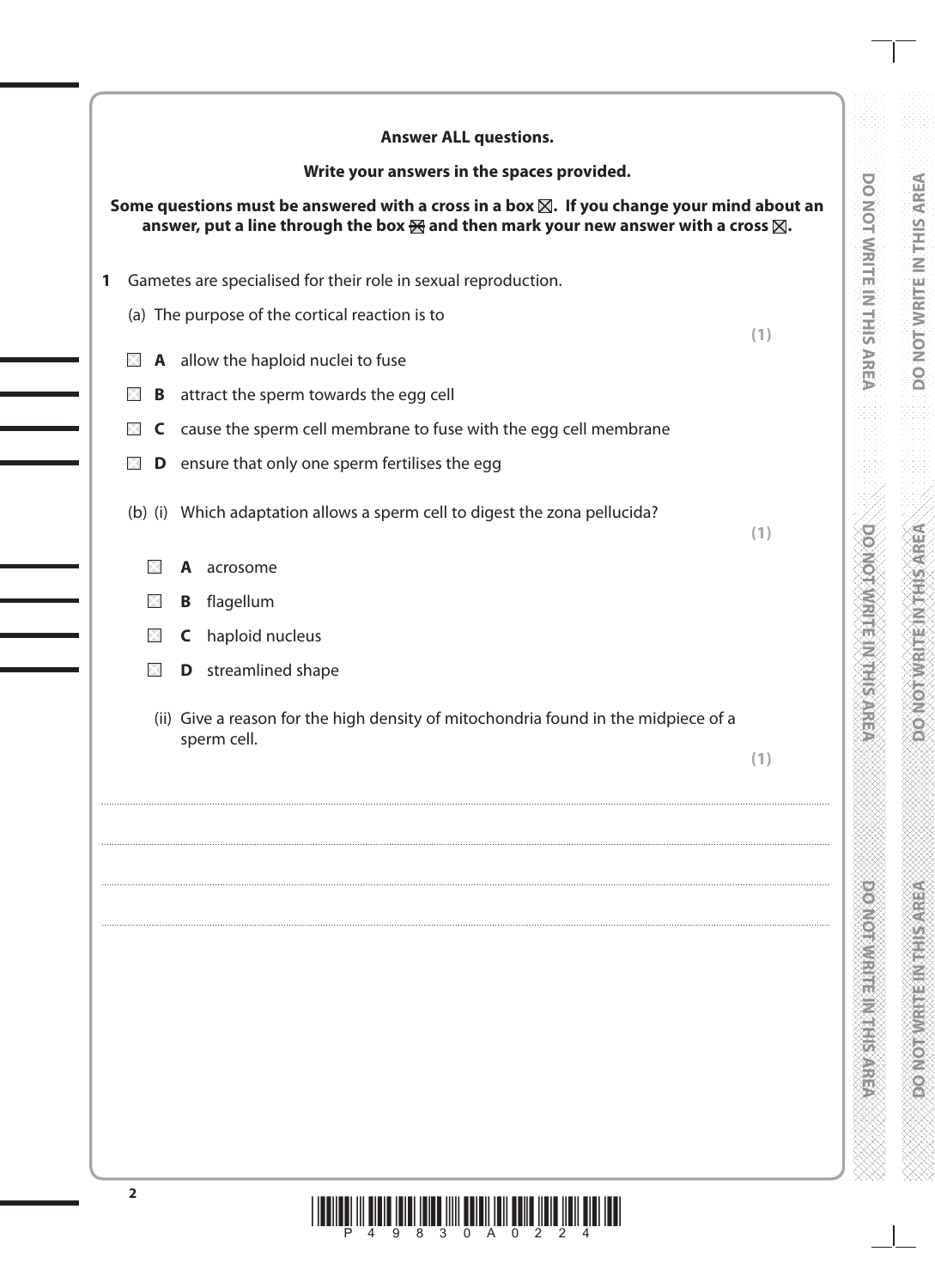(c) The relationship between the length of a sperm cell and the speed at which it can swim was investigated.

The data collected are shown in the graph.



(Total for Question 1 = 7 marks)



 $(2)$ 

 $(2)$ 

**PORTOR METHODS CONSIST**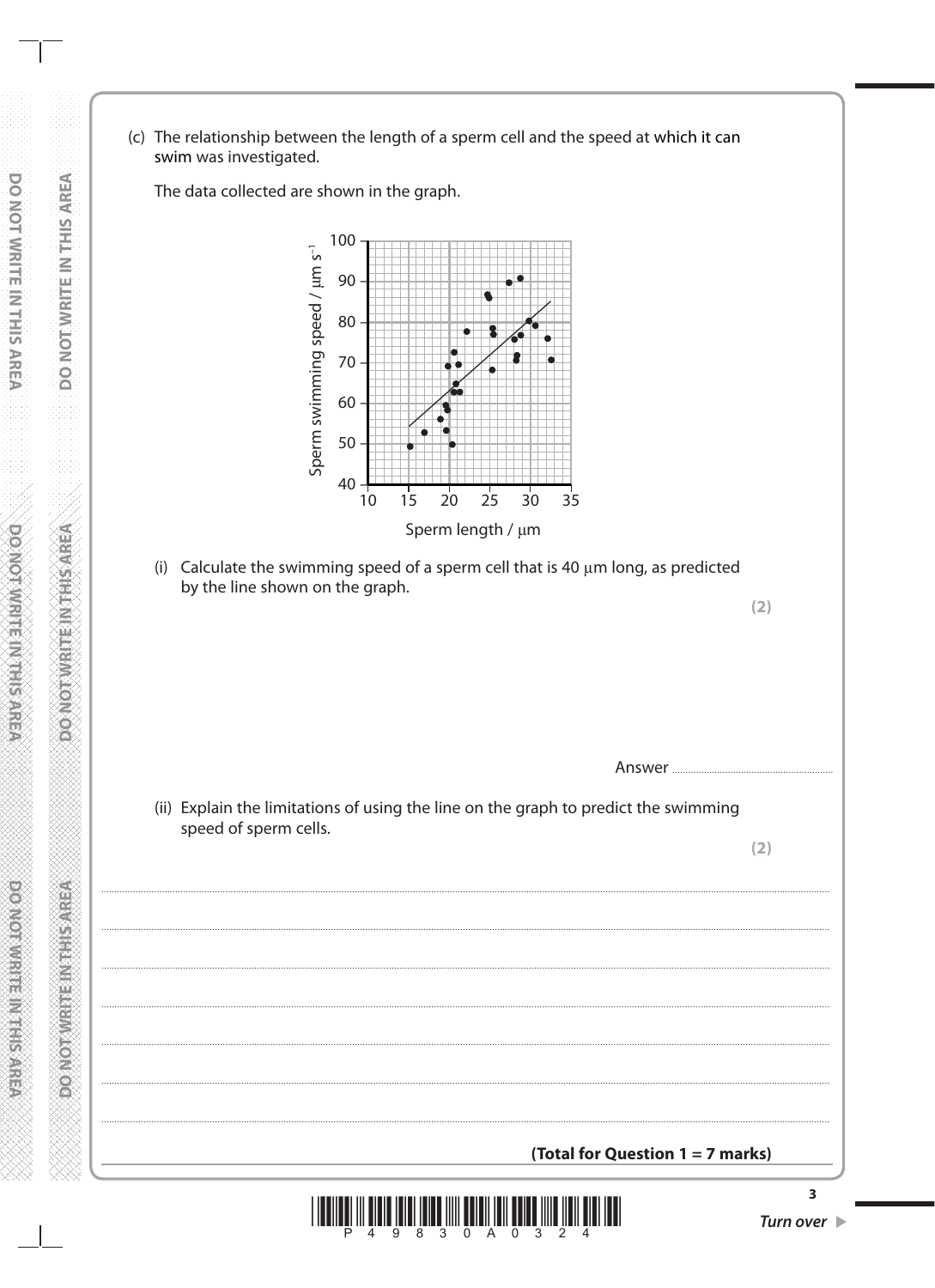**2** The electron micrograph shows a cross-section through part of a vascular bundle, containing phloem tissue.



A sieve tube element is labelled '**ST**'. A cell called a companion cell is labelled '**CC**'.

(a) Calculate the magnification of this image.



**(1)**

**(1)**

- (b) The wall of the sieve tube element contains
- **A** cellulose, lamellae and lignin
- **B** cellulose, lignin and pectin
- **C** hemicellulose, microfibrils and pectin
- **D** hemicellulose, peptidoglycan and pectin

**DO NOT WRITE IN THE INTERNATION** 

DO NOT WRITE IN THIS AREA

**DO NOT WRITE IN THE INTERNATIONAL CONTRACTOR** 

**DOMOTWRITE INTHISAREA** 

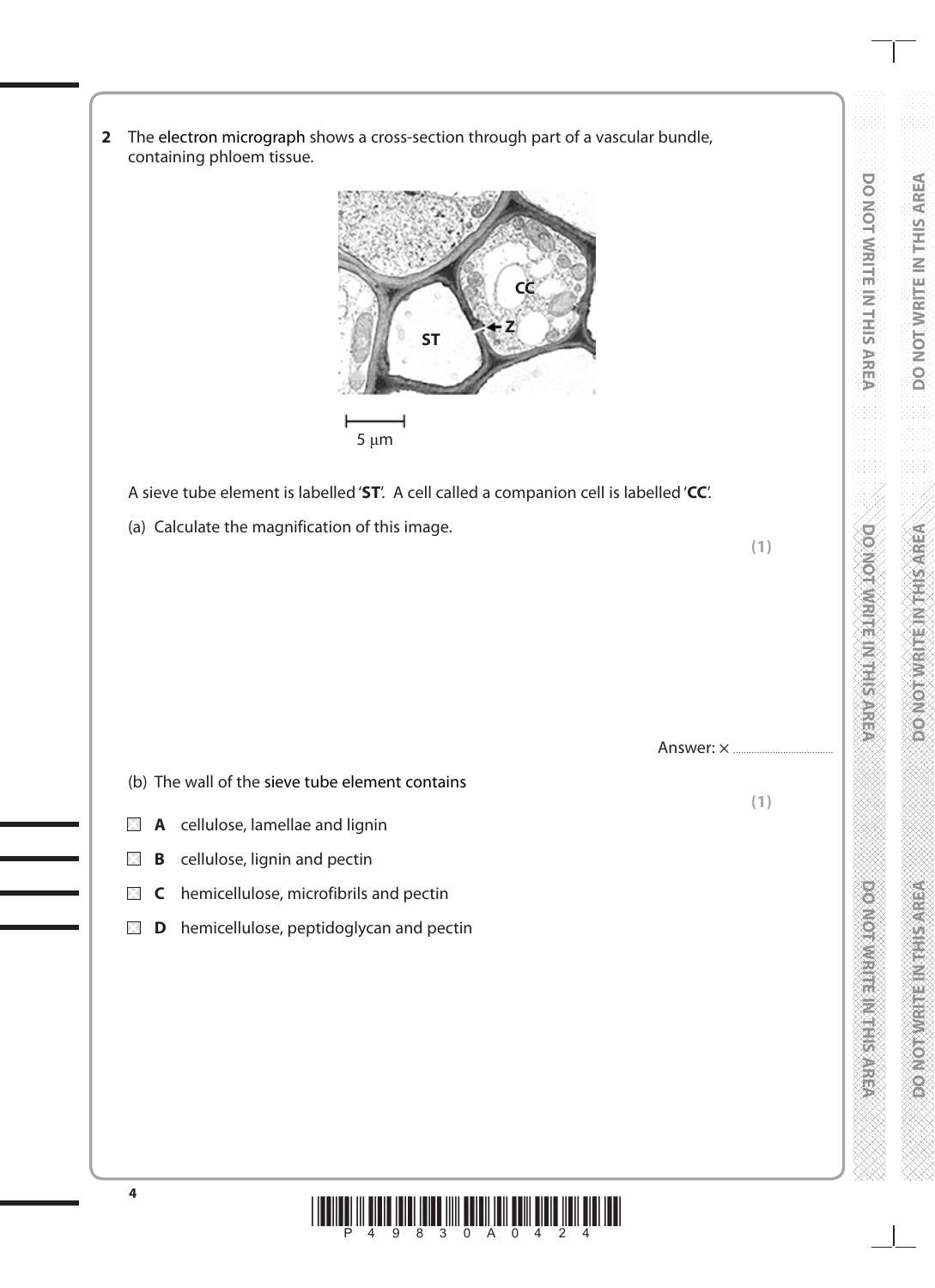(c) There is no nucleus in a mature sieve tube element. Give two reasons why a sieve tube element does not require rough endoplasmic reticulum and ribosomes.  $(2)$ (d) Companion cells are found next to sieve tube elements. (i) Describe the structure labelled Z that connects the cytoplasm of the companion cell to the sieve tube element.  $(2)$ (ii) The electron micrograph shows a difference in the number of mitochondria in the sieve tube element and in the companion cell. Explain the difference in the number of mitochondria.  $(3)$ (Total for Question 2 = 9 marks) 5

**OO NOT WRITEIN THIS AREA** 

**OT WATERWITHIS AREA** 

ž

Ê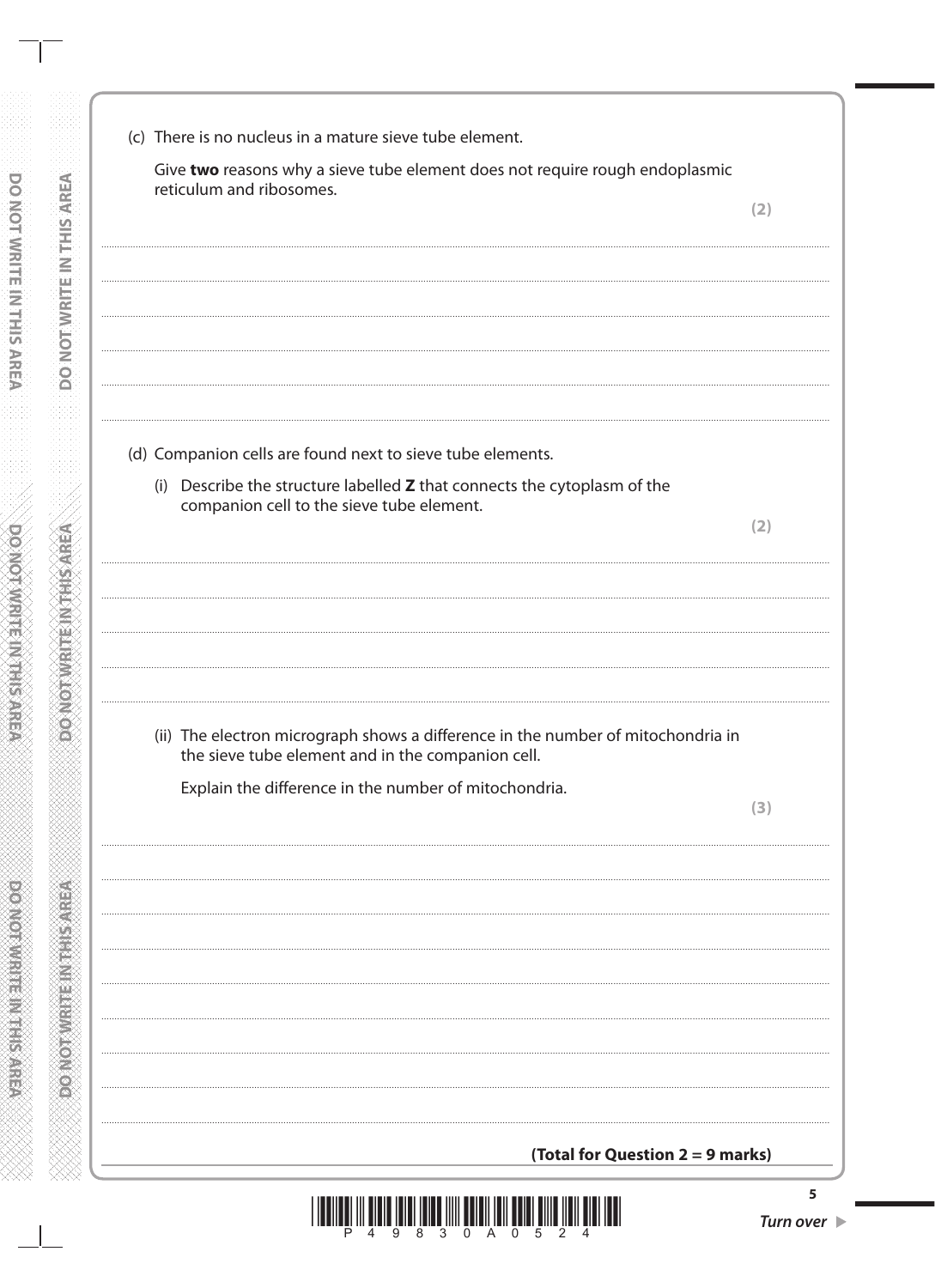88888

**DO NOT WRITE IN THE INTERNATIONAL CONTRACTOR** 

**DOMOTAMRITEINTHIS AREA** 



**BLANK PAGE**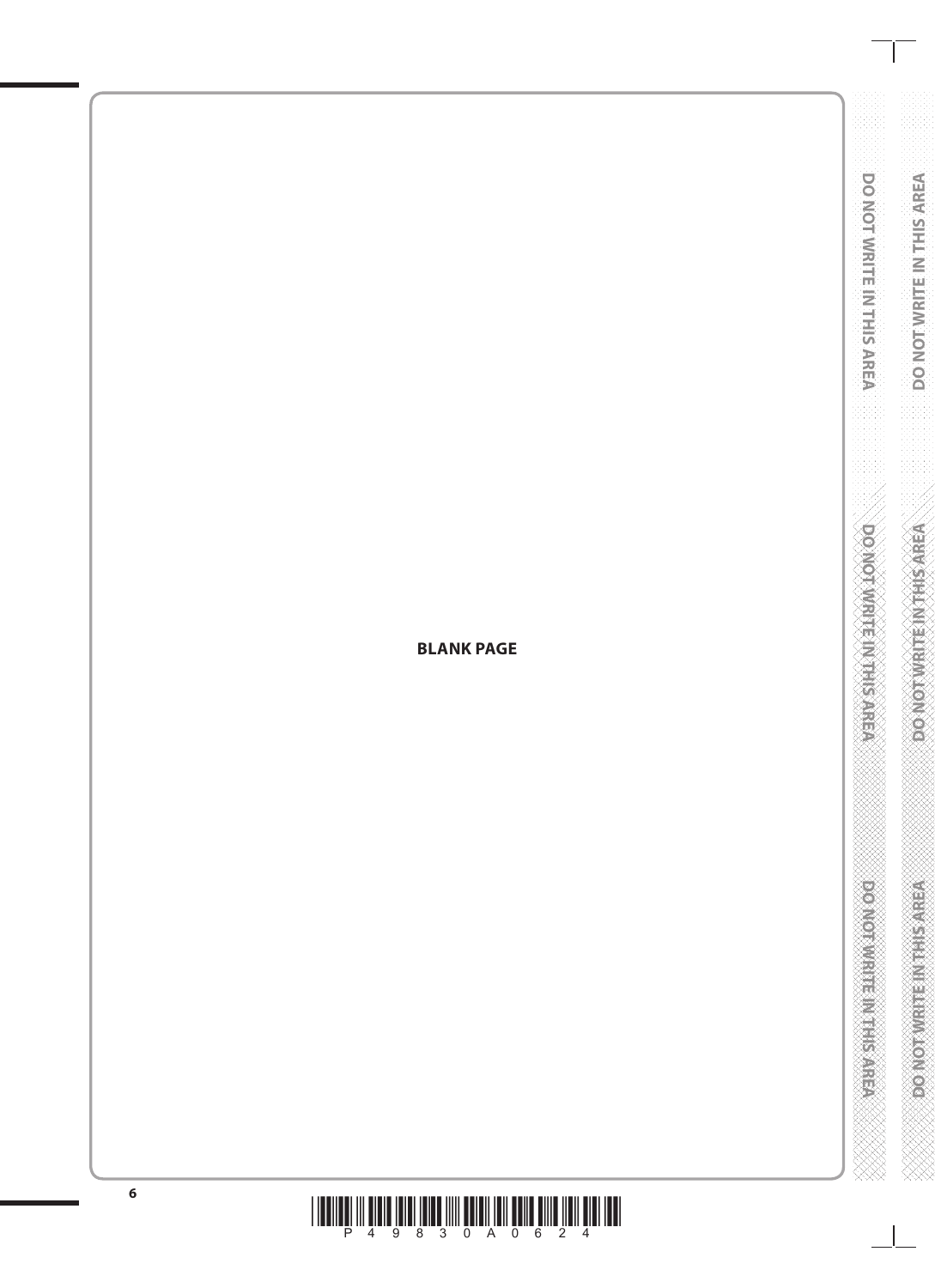- **3** Soil contains inorganic ions essential for plant growth.
	- (a) Which compounds, found in plants, contain nitrogen from nitrate ions?
	- **A** cellulose, amino acids and DNA
	- **B** DNA, enzymes and amino acids
	- **C** DNA, enzymes and starch
	- **D** starch, proteins and cellulose
	- (b) The concentrations of some inorganic ions were measured in soil and in plants.

 The table shows the concentration of nitrate ions in the soil and in different parts of a plant.

| <b>Site</b> | <b>Nitrate ion concentration</b><br>$/$ ppm |
|-------------|---------------------------------------------|
| leaf        | 250                                         |
| leaf stalk  | 990                                         |
| stem        | 1200                                        |
| root        | 2100                                        |
| soil        | 29                                          |

 (i) Calculate the percentage decrease in nitrate ion concentration from the root to the leaf.

**(1)**

Answer .............................................................................................................................

....................................................................................................................................................................................................................................................................................

....................................................................................................................................................................................................................................................................................

....................................................................................................................................................................................................................................................................................

....................................................................................................................................................................................................................................................................................

....................................................................................................................................................................................................................................................................................

(ii) Describe how nitrate ions are transported from the root to the leaves.

**(2)**



**7**

**DONOTAIR REINTHSAREA**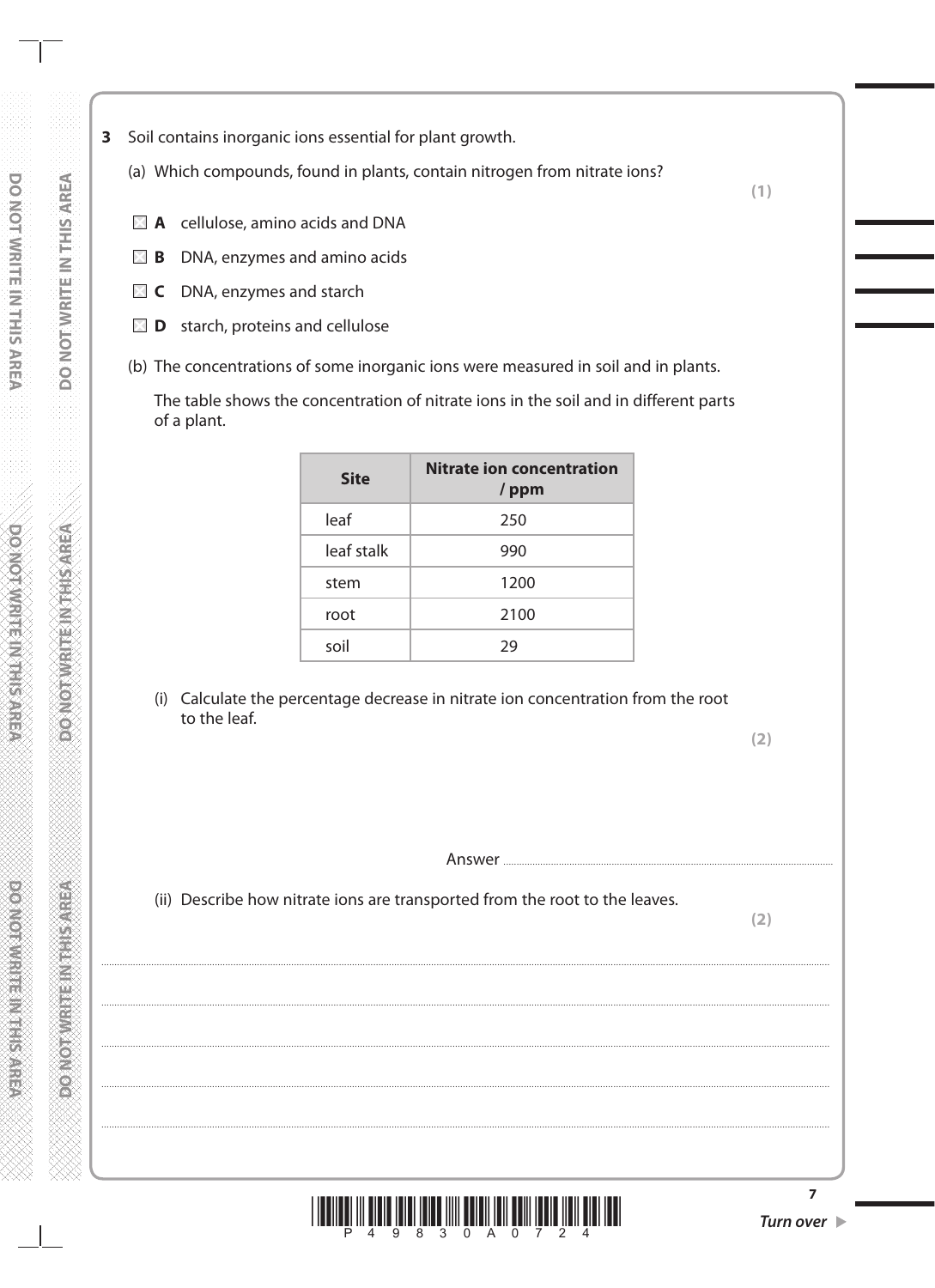(iii) The concentration of magnesium ions in the soil was found to be very low.

Explain the effects of a shortage of magnesium ions on a plant.

 $(3)$ 

DO NOT WRITE IN THIS AREA

\*(c) Lead ions can be toxic to plants.

Different plants are killed by different concentrations of lead ions.

The toxic concentrations for different plant categories are shown in the table.

| Toxic lead ion concentration / ppm | <b>Tolerance category of plant</b> |
|------------------------------------|------------------------------------|
| $<$ 300                            | low                                |
| 300-999                            | medium                             |
| 1000-2000                          | high                               |
| >2000                              | very high                          |



**DOMOT/WRITE/MTHISAREA** 

8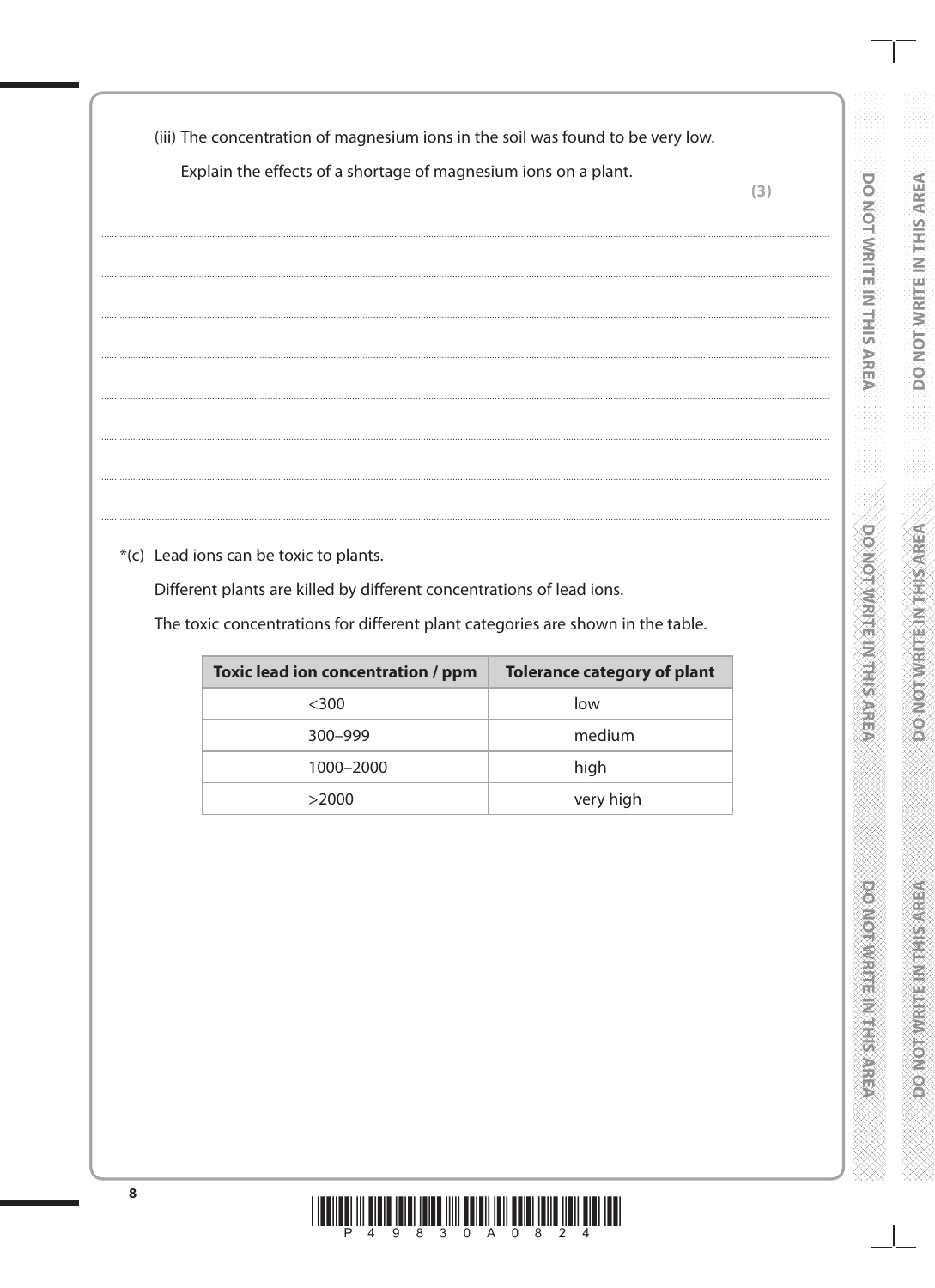|                                  | Devise a laboratory investigation to determine the tolerance category of tomato |     |
|----------------------------------|---------------------------------------------------------------------------------|-----|
|                                  | plants to lead ions.                                                            | (6) |
|                                  |                                                                                 |     |
| <b>DO NOT WRITE IN THIS AREA</b> |                                                                                 |     |
|                                  |                                                                                 |     |
|                                  |                                                                                 |     |
|                                  |                                                                                 |     |
|                                  |                                                                                 |     |
|                                  |                                                                                 |     |
|                                  |                                                                                 |     |
|                                  |                                                                                 |     |
|                                  |                                                                                 |     |
|                                  |                                                                                 |     |
|                                  |                                                                                 |     |
|                                  |                                                                                 |     |
|                                  |                                                                                 |     |
|                                  |                                                                                 |     |
|                                  |                                                                                 |     |
|                                  |                                                                                 |     |
|                                  |                                                                                 |     |
| <b>VERVISHED CELL WEEK</b>       | $\cdots$                                                                        |     |
|                                  |                                                                                 |     |
|                                  |                                                                                 |     |
|                                  |                                                                                 |     |
|                                  |                                                                                 |     |
|                                  |                                                                                 |     |
|                                  |                                                                                 |     |
|                                  |                                                                                 |     |
|                                  |                                                                                 |     |
|                                  |                                                                                 |     |
|                                  |                                                                                 |     |
|                                  |                                                                                 |     |
|                                  |                                                                                 |     |
|                                  |                                                                                 |     |
| <b>MERKER HERRING CONCO</b>      | $\cdots$                                                                        |     |
|                                  |                                                                                 |     |
|                                  |                                                                                 |     |
|                                  | (Total for Question 3 = 14 marks)                                               |     |
|                                  |                                                                                 |     |



 $\overline{9}$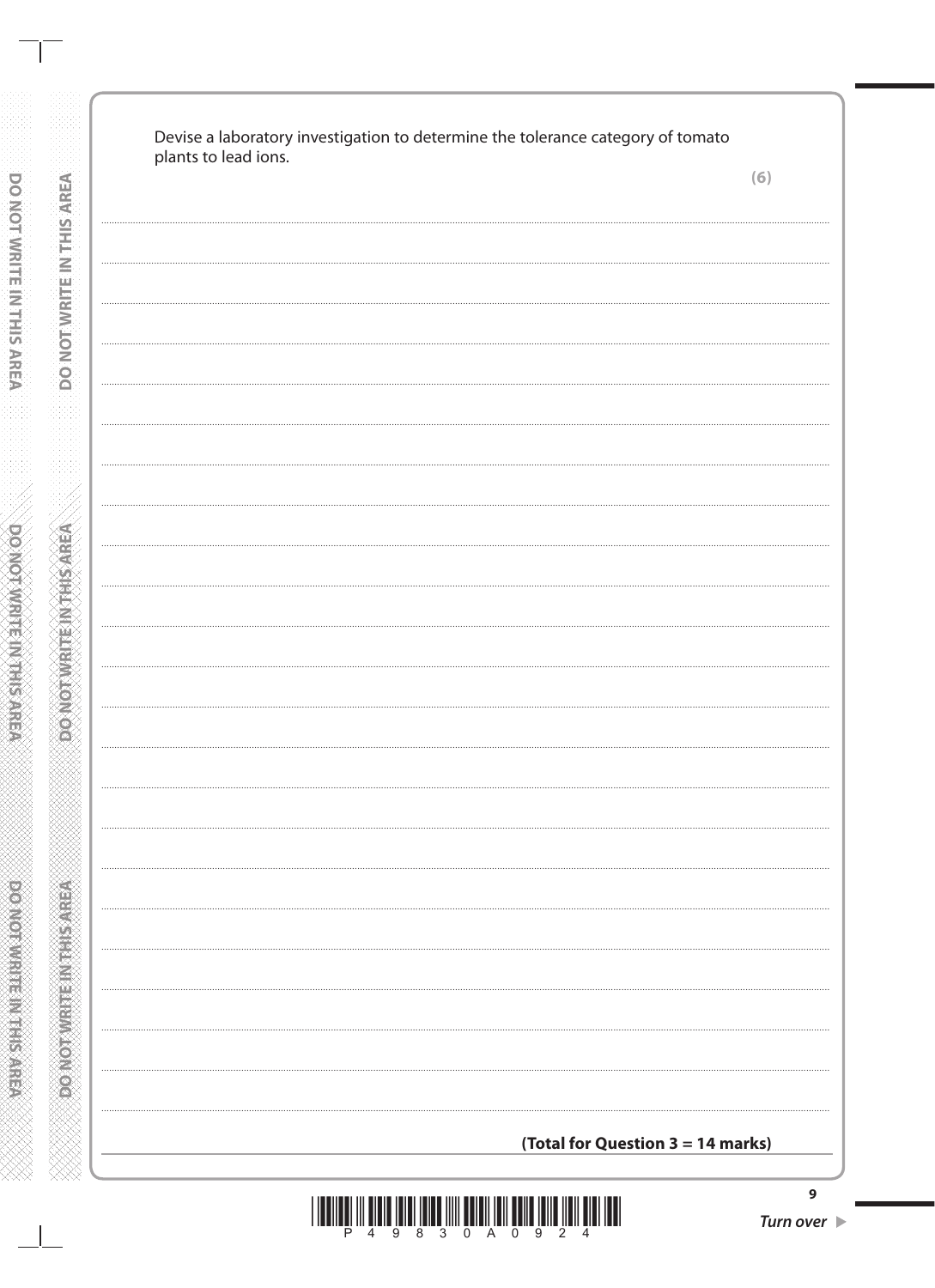Bald's Leechbook was written in the 9th Century. This book contains details of  $\overline{\mathbf{4}}$ medical treatments used over 1000 years ago.

The recipe for a 'salve', used to treat infections, is shown in the photograph.

 $J<sub>1</sub>$ **Service** paplapan pilles ... Papple own pluppa 七九 mloy pyllocal- $\alpha$  and  $\alpha$  and  $\alpha$ Hero way Taylor vice 54 ii hernocé hopatrabpan **LATE** 小学 Prpentyodp-pipps Toy low bownimpels or becoming the centing pipp 533 se onbë ms bouldab geoblycope  $\rightarrow$ out aver fobrefarlow F والمراع chi far ngen gen

Scientists followed the recipe to make this salve and tested it in the laboratory.

They found that the salve was very effective against Staphylococcus aureus. This bacterium commonly causes infections in humans.

(a) Describe two aseptic techniques that should be used when working safely with bacteria.

DO NOT WRITE IN THIS AREA

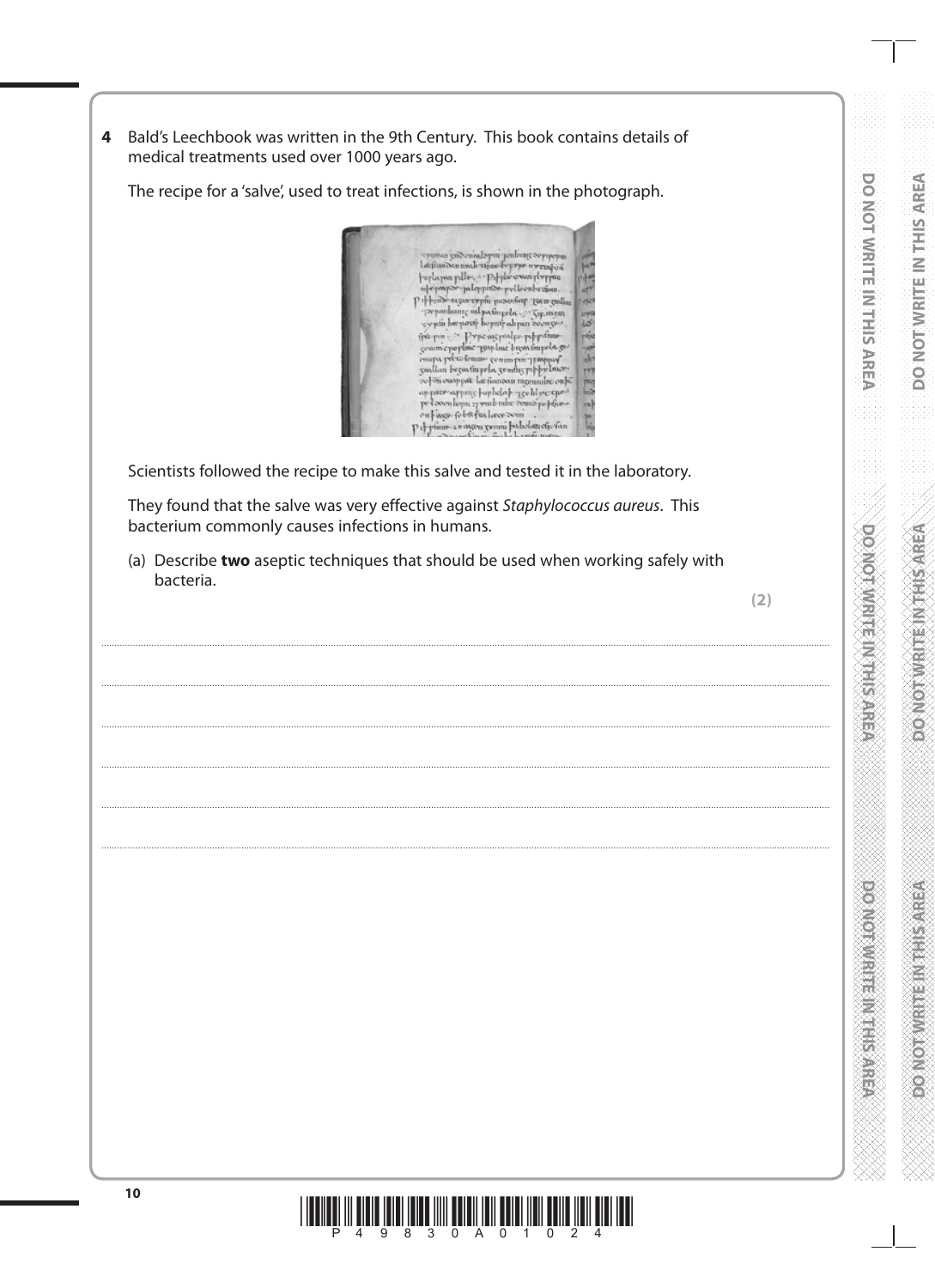(b) The salve was also tested on mice.

These mice had skin wounds infected with S. aureus. The salve was very effective in treating these infections.

(i) Explain why some bacteria can grow rapidly in skin wounds.

 $(3)$ 

(ii) S. *aureus* can cause infections which are difficult to treat in humans.

Describe how scientists, after testing the salve on mice, could test whether the salve is an appropriate treatment for humans with wounds infected with S. aureus.

 $(4)$ 

**PONOT WRITEIN THIS AREA** 

**PORTOR METHODS CONTENT** 

| (Total for Question $4 = 9$ marks) |
|------------------------------------|
|                                    |

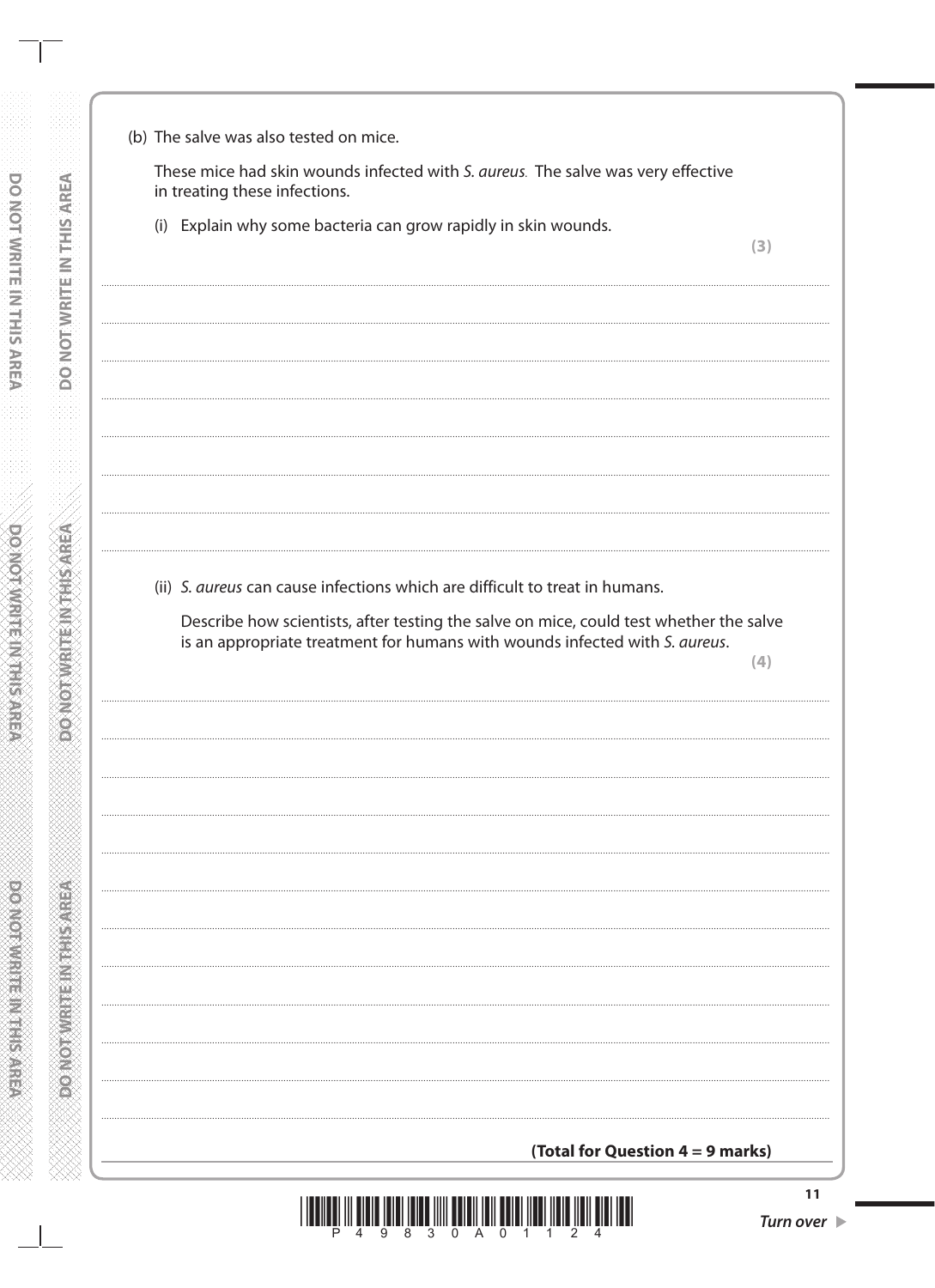**5** Egg cells vary in size between different species of animal.

Egg cells from different animals were measured and some further information about each species was recorded. The data are shown in the table.

| <b>Animal</b>                | <b>Diameter</b><br>of egg cell | <b>Mass of</b><br>adult / kg | Site of<br>fertilisation | <b>Site of offspring</b><br>development |
|------------------------------|--------------------------------|------------------------------|--------------------------|-----------------------------------------|
| Domestic cow (mammal)        | $85 \mu m$                     | 540                          | inside the body          | in the uterus                           |
| Human (mammal)               | $150 \mu m$                    | 62                           | inside the body          | in the uterus                           |
| American eel (fish)          | $1.1 \text{ mm}$               | 6.8                          | in the sea               | floating in the sea                     |
| Hermann's tortoise (reptile) | 2.3 cm                         | 3.4                          | inside the body          | inside an egg shell,<br>in a nest       |
| Great spotted kiwi (bird)    | 7.8 cm                         | 2.3                          | inside the body          | inside an egg shell,<br>in a nest       |

(a) The human egg cell and the eel egg cell are approximately spherical. The formula for the volume of a sphere is

$$
V=\frac{4}{3}\pi r^3
$$

where *V* is the volume and *r* is the radius of the sphere.

The volume of the human egg cell is 1.8  $\times$  10 $^6$ µm $^3$ .

 Calculate how many times larger the volume of the eel egg cell is than the volume of the human egg cell.

**(3)**



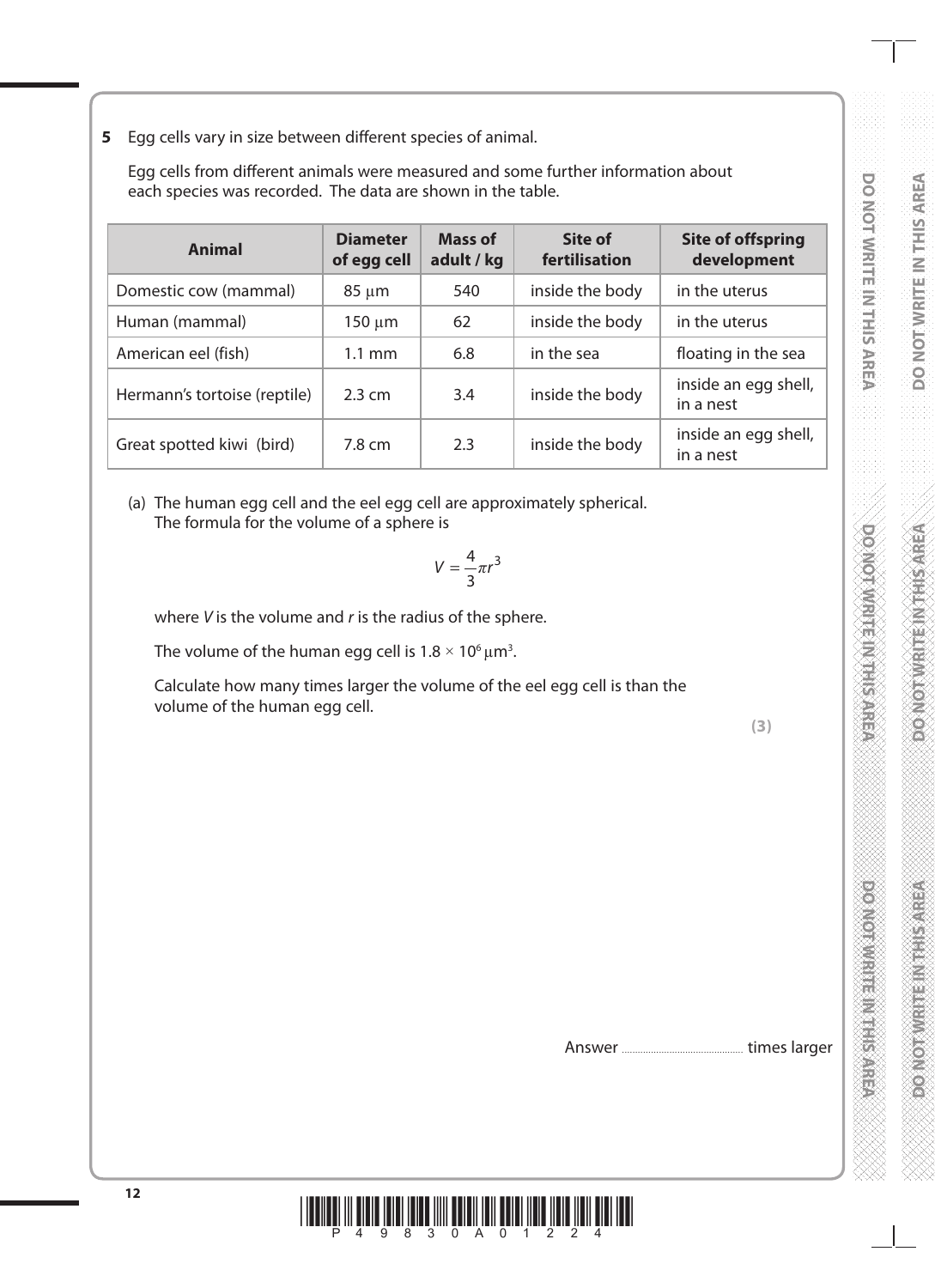| (b) The eel egg cell is larger than the human egg cell, yet an adult eel is smaller than<br>an adult human.      |     |
|------------------------------------------------------------------------------------------------------------------|-----|
| Analyse the data in the table to explain why it is advantageous for the eel to have<br>a larger egg cell.        | (2) |
|                                                                                                                  |     |
|                                                                                                                  |     |
|                                                                                                                  |     |
| (c) (i) Deduce the relationship between egg cell diameter and the mass of the adult<br>animal shown by the data. | (1) |
|                                                                                                                  |     |
|                                                                                                                  |     |
|                                                                                                                  |     |
|                                                                                                                  |     |
|                                                                                                                  |     |
|                                                                                                                  |     |
|                                                                                                                  |     |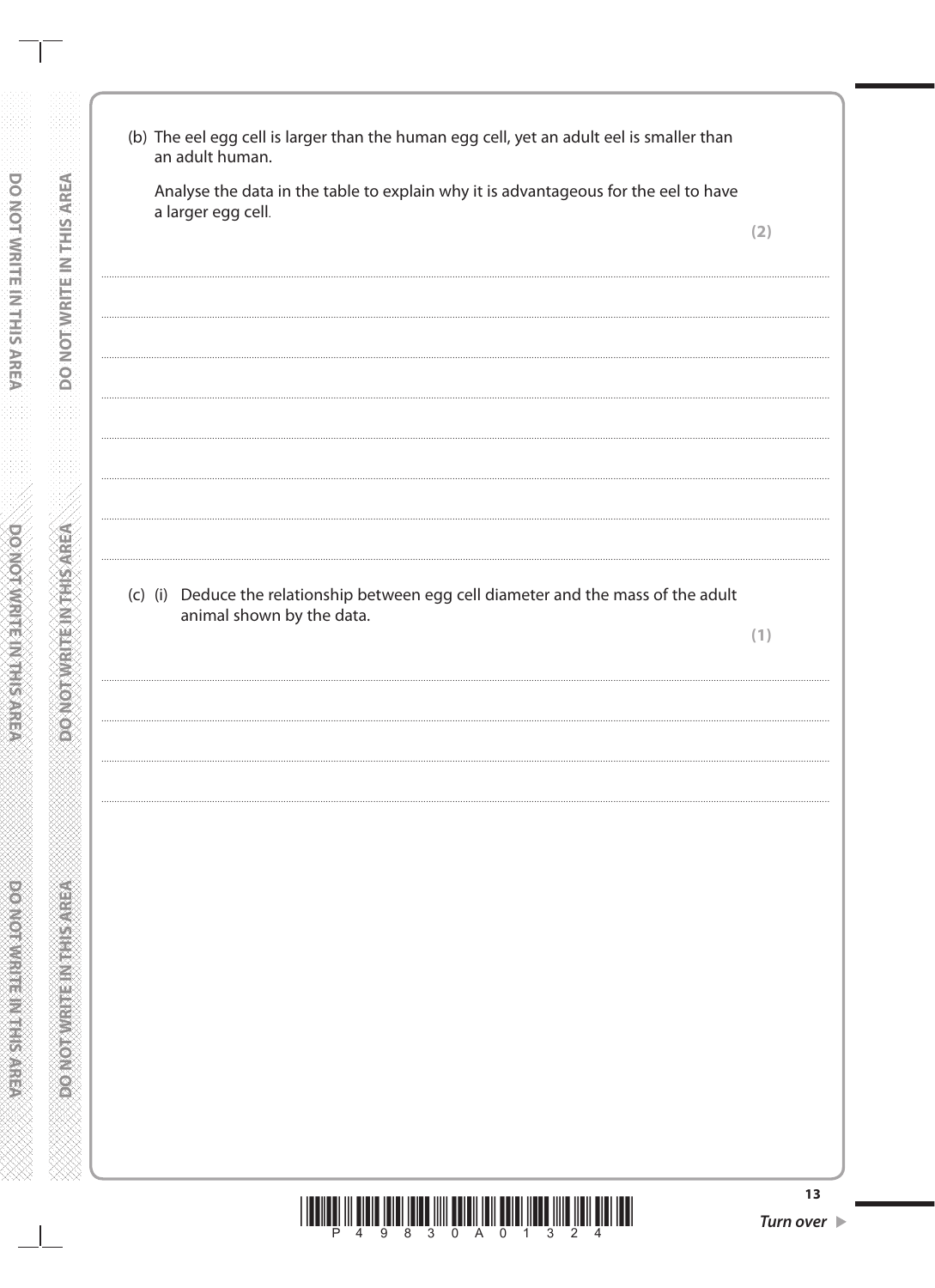| and the mass of the adult. | (4)                               |
|----------------------------|-----------------------------------|
|                            |                                   |
|                            |                                   |
|                            |                                   |
|                            |                                   |
|                            |                                   |
|                            |                                   |
|                            |                                   |
|                            |                                   |
|                            |                                   |
|                            |                                   |
|                            |                                   |
|                            |                                   |
|                            |                                   |
|                            |                                   |
|                            |                                   |
|                            |                                   |
|                            |                                   |
|                            |                                   |
|                            |                                   |
|                            |                                   |
|                            |                                   |
|                            |                                   |
|                            |                                   |
|                            |                                   |
|                            |                                   |
|                            | (Total for Question 5 = 10 marks) |
|                            |                                   |
|                            |                                   |
|                            |                                   |
|                            |                                   |
|                            |                                   |
|                            |                                   |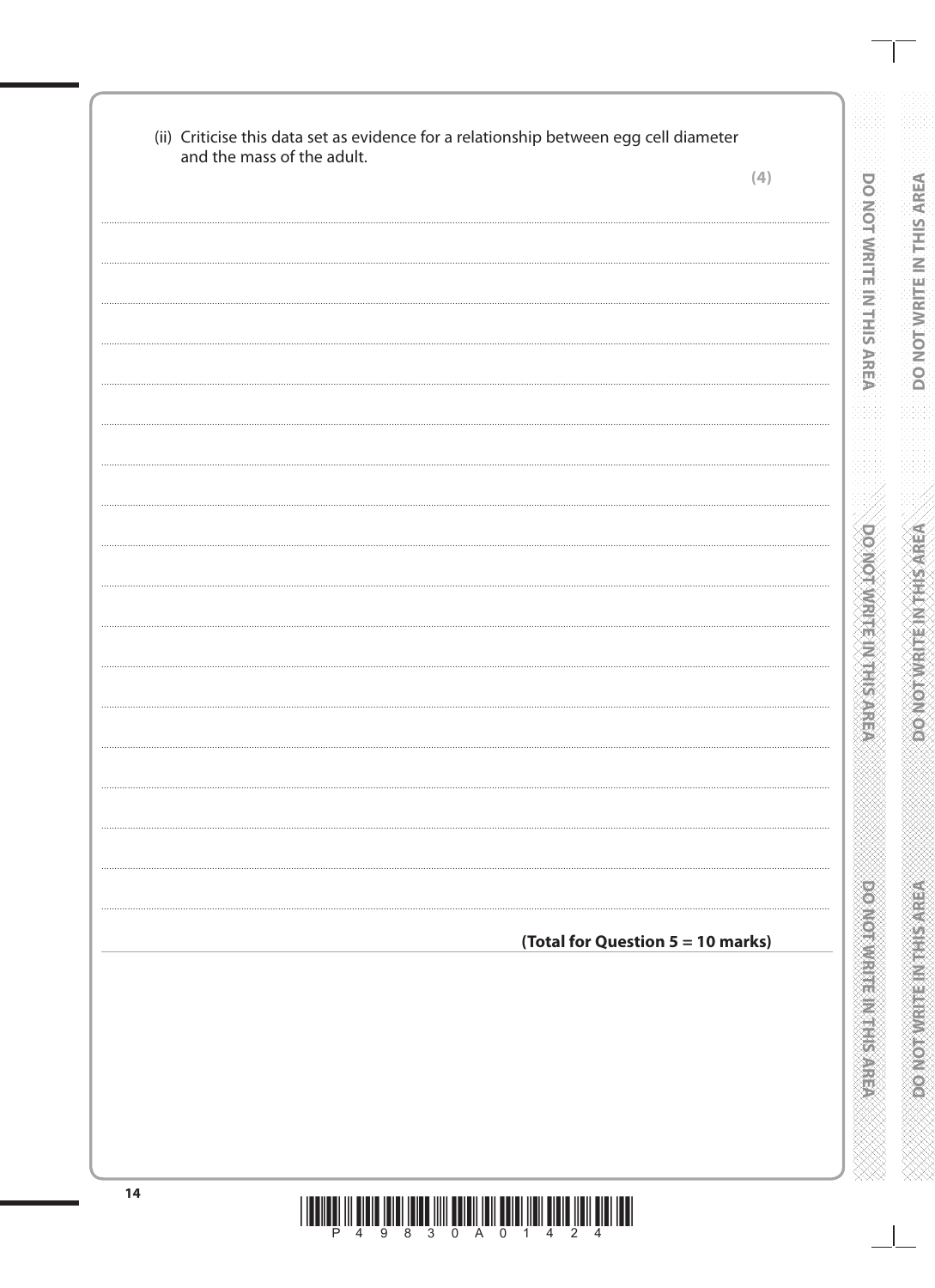|                |   | (a) State suitable conditions for keeping seeds in a seed bank.                                           | (2) |
|----------------|---|-----------------------------------------------------------------------------------------------------------|-----|
|                |   |                                                                                                           |     |
|                |   |                                                                                                           |     |
|                |   |                                                                                                           |     |
|                |   |                                                                                                           |     |
|                |   | (b) Many seeds in SGSV store food in the form of starch.                                                  |     |
|                |   | (i) Why does the food store in seeds contain starch rather than cellulose?                                |     |
| 区              |   |                                                                                                           | (1) |
| M              | B | A starch can be stored for longer because it has 1-4 bonds<br>starch has more mineral ions than cellulose |     |
| $\boxtimes$    |   | C starch is branched and supplies energy more quickly than cellulose                                      |     |
| $\mathbb{R}^2$ |   | <b>D</b> starch is more compact than cellulose because it has $1-6$ bonds                                 |     |
|                |   |                                                                                                           |     |
|                |   | (ii) Explain why starch must be broken down before it can be used by the cells of<br>the growing plant.   |     |
|                |   |                                                                                                           | (2) |
|                |   |                                                                                                           |     |
|                |   |                                                                                                           |     |
|                |   |                                                                                                           |     |
|                |   |                                                                                                           |     |
|                |   |                                                                                                           |     |
|                |   |                                                                                                           |     |
|                |   |                                                                                                           |     |
|                |   |                                                                                                           |     |
|                |   |                                                                                                           |     |
|                |   |                                                                                                           |     |
|                |   |                                                                                                           |     |

1

**DO NOT WRITE IN THIS AREA** 

**DONOTWRITE IN THIS AREA** 

**DONOT WRITE INTHIS AREA** 



 $15$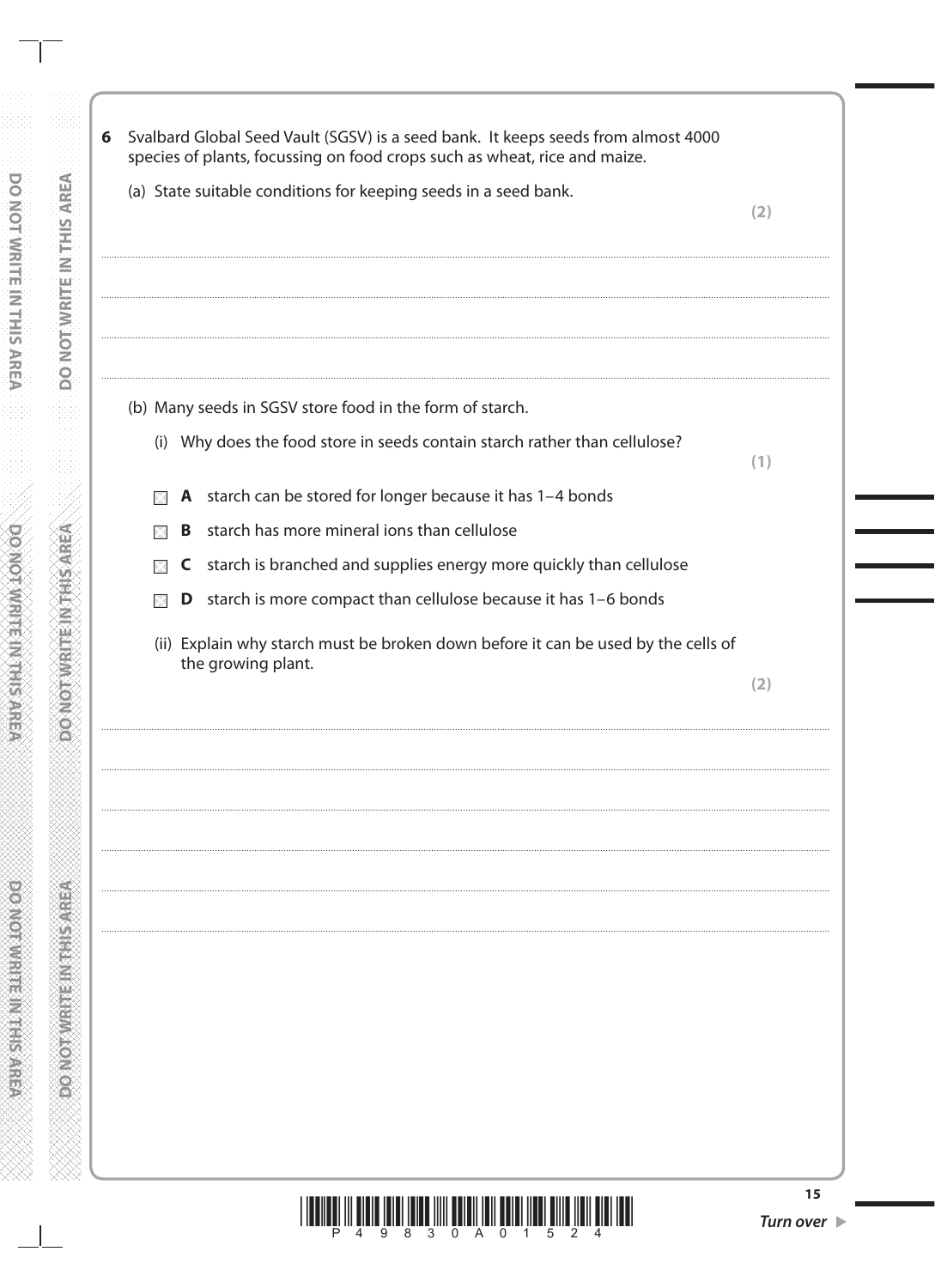(c) The purpose of SGSV is to store seeds for use in the future, 50 or more years from now.

Seeds from three varieties of maize were tested to see the effects of long periods of storage. The results of these tests are shown in the graph.

**DO NOT WRITE IN THIS AREA** 

**DO NOT WRITE/INCREASER** 

**PERSONAL PROPERTY AND RESIDENCE** 



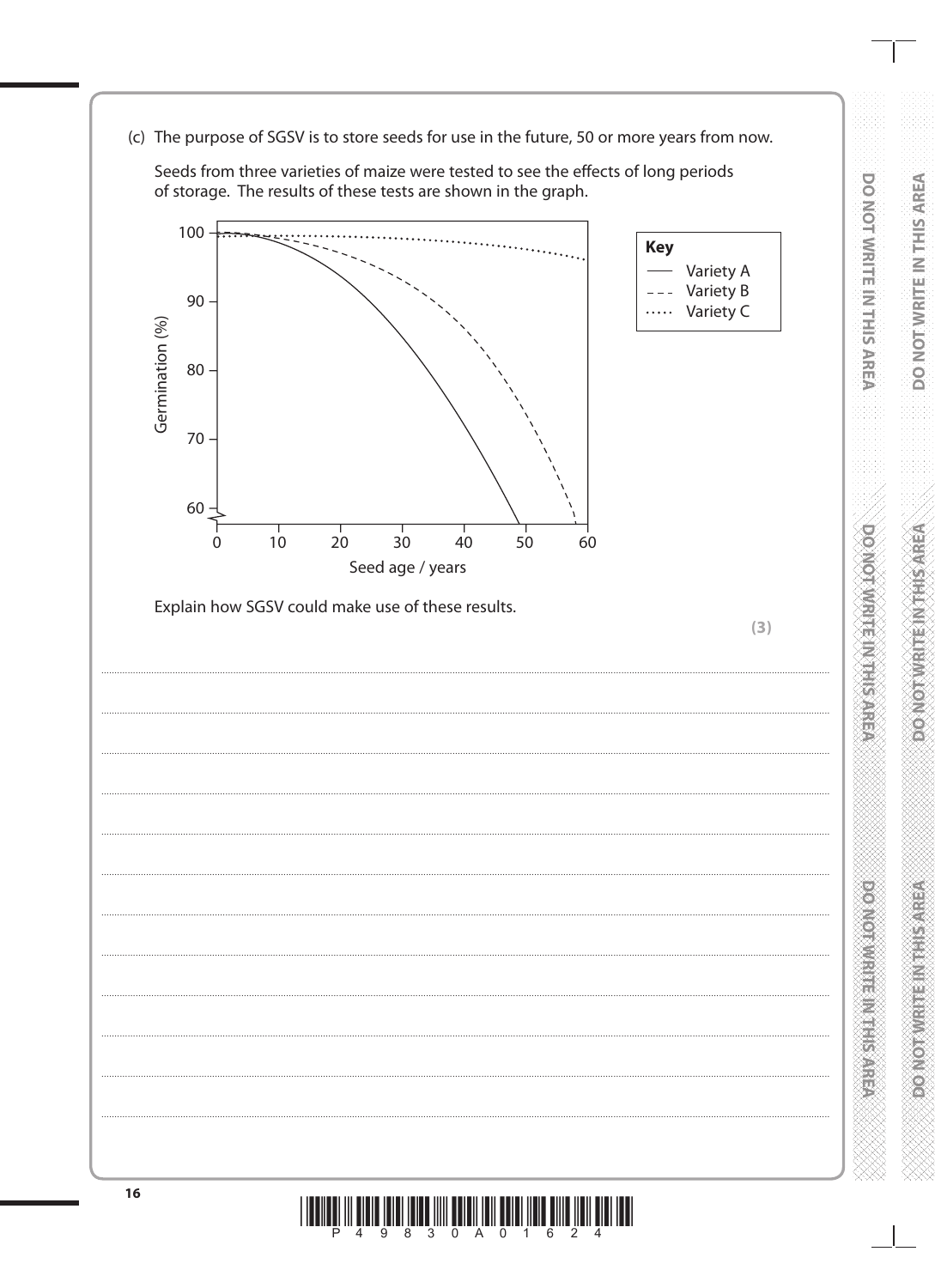(d) SGSV keeps seeds from more than 865 000 varieties of plant, including 200 000 varieties of wheat and rice. Some of these varieties are rare or extinct in the wild.

Since 2004, more than 410 million dollars have been spent on SGSV and other seed banks around the world.

However, it is estimated that 75% of global crop diversity is not stored in international seed banks.

Critics argue that many crop varieties stored in SGSV are not actually used for food, and that the money would be better spent supporting farmers who are growing food crops.

Justify the continued funding of SGSV.

 $(3)$ 

(Total for Question 6 = 11 marks)



**RESIDENT RESIDENCE**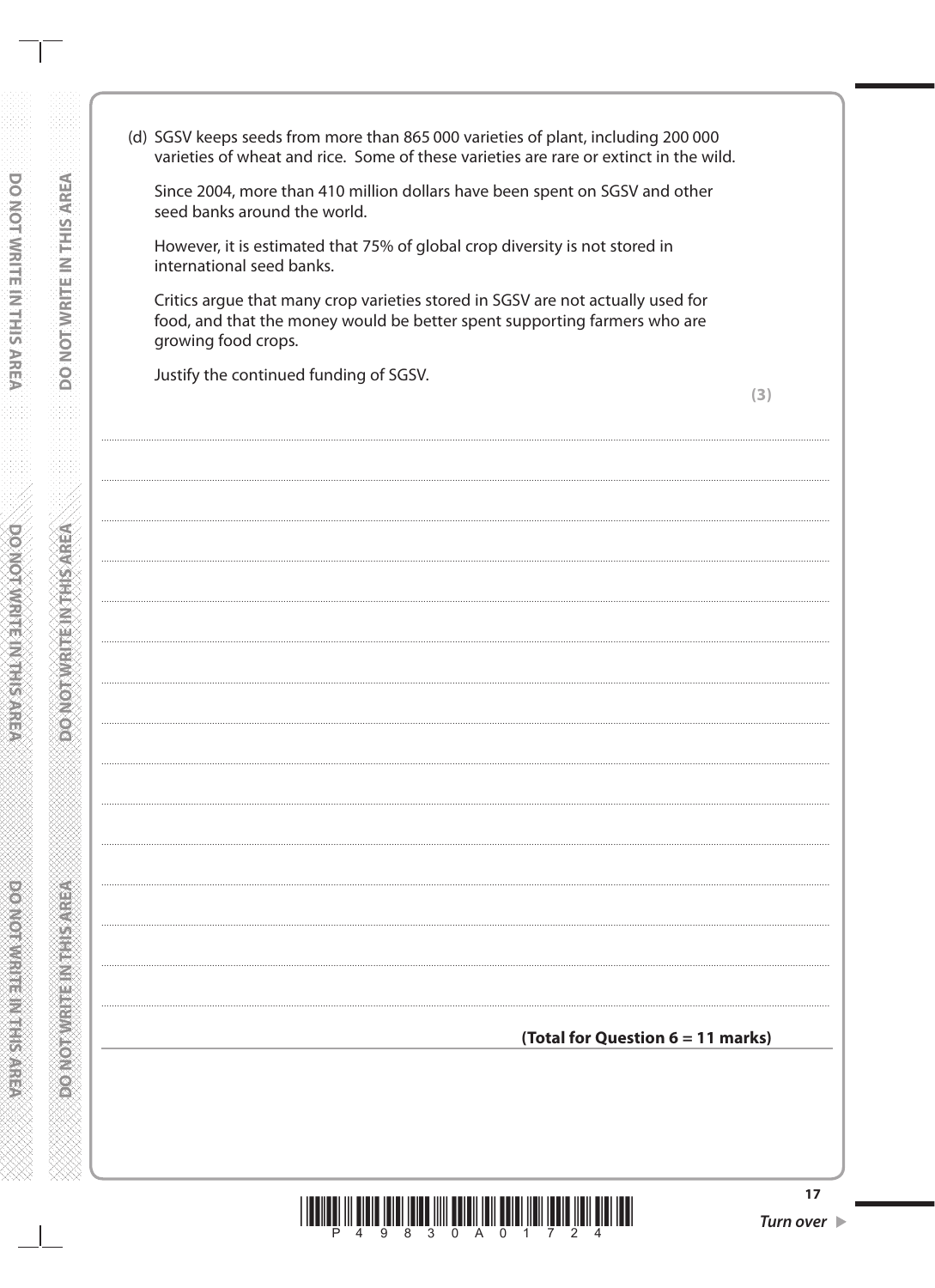|           | Some fish live in very cold parts of the sea where ice can form.                       |     |
|-----------|----------------------------------------------------------------------------------------|-----|
| the fish. | Many of these fish produce anti-freeze proteins, which help to stop ice forming inside |     |
|           | (a) The production of anti-freeze proteins is an example of                            | (1) |
|           | A anatomical adaptation                                                                |     |
| B         | change in allele frequency                                                             |     |
| C         | physiological adaptation                                                               |     |
| D         | reproductive isolation                                                                 |     |
|           | (b) Anti-freeze glycoprotein (AFGP) is one type of anti-freeze protein.                |     |
|           | Messenger RNA coding for AFGP is translated at a ribosome to produce a<br>polypeptide. |     |
|           | Describe how this polypeptide is then processed to make AFGP.                          |     |
|           |                                                                                        | (4) |
|           |                                                                                        |     |
|           |                                                                                        |     |
|           |                                                                                        |     |
|           |                                                                                        |     |
|           |                                                                                        |     |
|           |                                                                                        |     |
|           |                                                                                        |     |
|           |                                                                                        |     |
|           |                                                                                        |     |
|           |                                                                                        |     |
|           |                                                                                        |     |
|           |                                                                                        |     |
|           |                                                                                        |     |
|           |                                                                                        |     |
|           |                                                                                        |     |
|           |                                                                                        |     |
|           |                                                                                        |     |
|           |                                                                                        |     |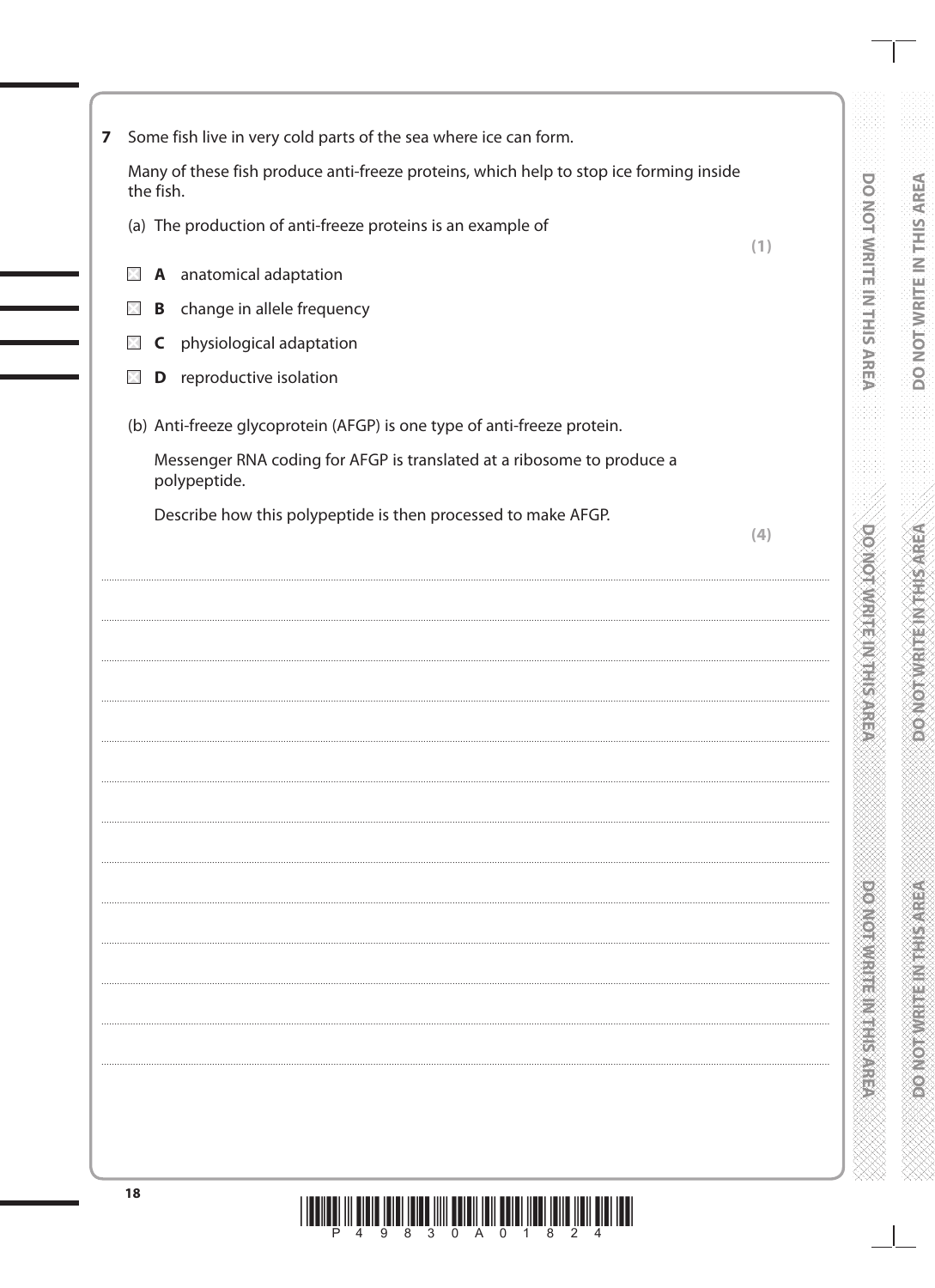(c) Some fish produce another anti-freeze protein, called AFP II.

The tissues of these fish were tested for the presence of AFP II and the mRNA coding for AFP II.

The results are shown in the table.

| <b>Molecule</b> | <b>Present in</b> |
|-----------------|-------------------|
| AFP II protein  | all tissues       |
| AFP II mRNA     | liver tissue only |

Explain the distribution of the AFP II protein and AFP II mRNA.

 $(4)$ 

**DONOTWRITEINTHISAREA** 

**DONOTAIR TEIN HIS AREA**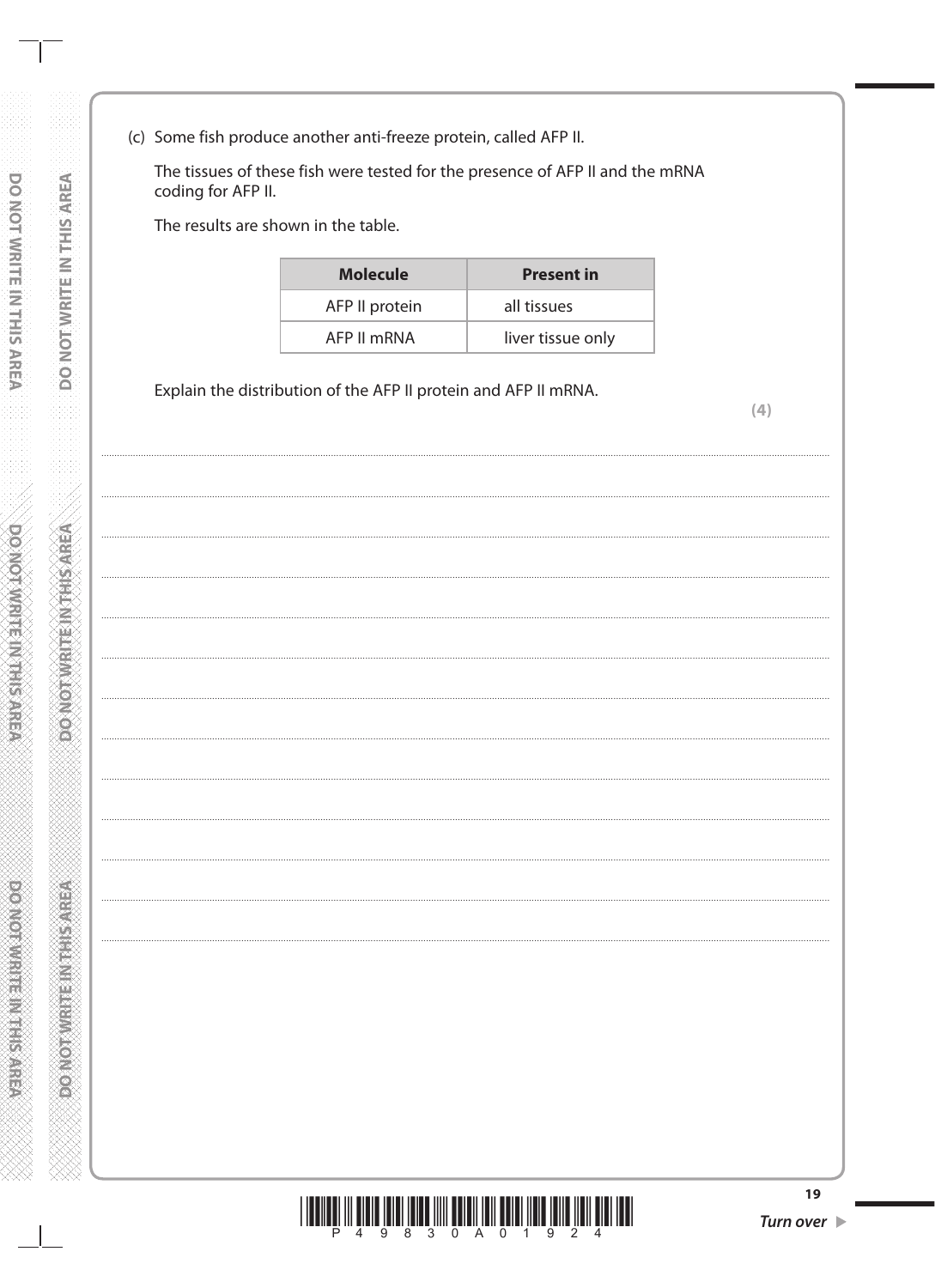(d) Sea ice forms only during ice ages.

The table shows Earth's ice ages over the last 1000 million years.

| Ice age        | Time / millions of years ago |
|----------------|------------------------------|
| Quaternary     | $0$ to 2.6                   |
| Karoo          | 260 to 360                   |
| Andean-Saharan | 420 to 460                   |
| Cryogenian     | 630 to 850                   |

The diagram shows how the number of families of fishes has changed over time.



Millions of years ago

> **DOOMOODWELF IN THIS AREA DO NOT WRITE IN THIS AREA**

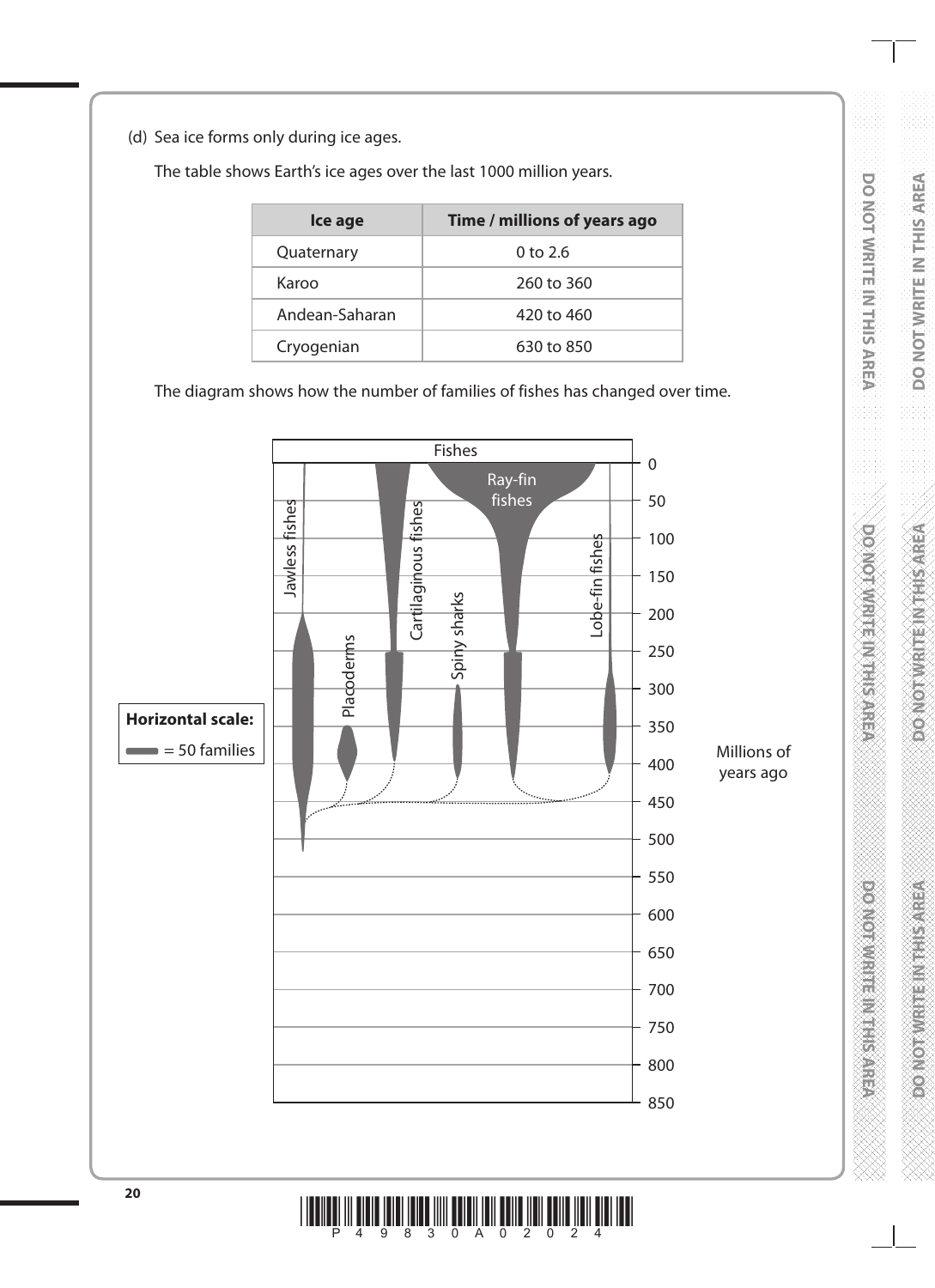|          | (i) At which time does the diagram show a major loss of biodiversity?            | (1) |
|----------|----------------------------------------------------------------------------------|-----|
|          | $\blacksquare$ <b>A</b> 65 million years ago                                     |     |
| $\times$ | <b>B</b> 252 million years ago                                                   |     |
|          | $\boxtimes$ <b>C</b> 359 million years ago                                       |     |
| $\times$ | <b>D</b> 419 million years ago                                                   |     |
|          | (ii) Many different types of anti-freeze protein are produced by ray-fin fishes. |     |
|          | Analyse the data to explain when these ray-fin fish are likely to have evolved   |     |
|          | the ability to produce anti-freeze proteins.                                     | (3) |
|          |                                                                                  |     |
|          |                                                                                  |     |
|          |                                                                                  |     |
|          |                                                                                  |     |
|          |                                                                                  |     |
|          |                                                                                  |     |
|          |                                                                                  |     |
|          |                                                                                  |     |
|          |                                                                                  |     |
|          |                                                                                  |     |
|          |                                                                                  |     |
|          |                                                                                  |     |
|          |                                                                                  |     |
|          |                                                                                  |     |
|          |                                                                                  |     |
|          |                                                                                  |     |
|          | (Total for Question 7 = 13 marks)                                                |     |
|          |                                                                                  |     |
|          |                                                                                  |     |
|          |                                                                                  |     |
|          |                                                                                  |     |



**DONOTWRITE IN THIS AREA** 

**DO NOT WRITE INTHIS AREA**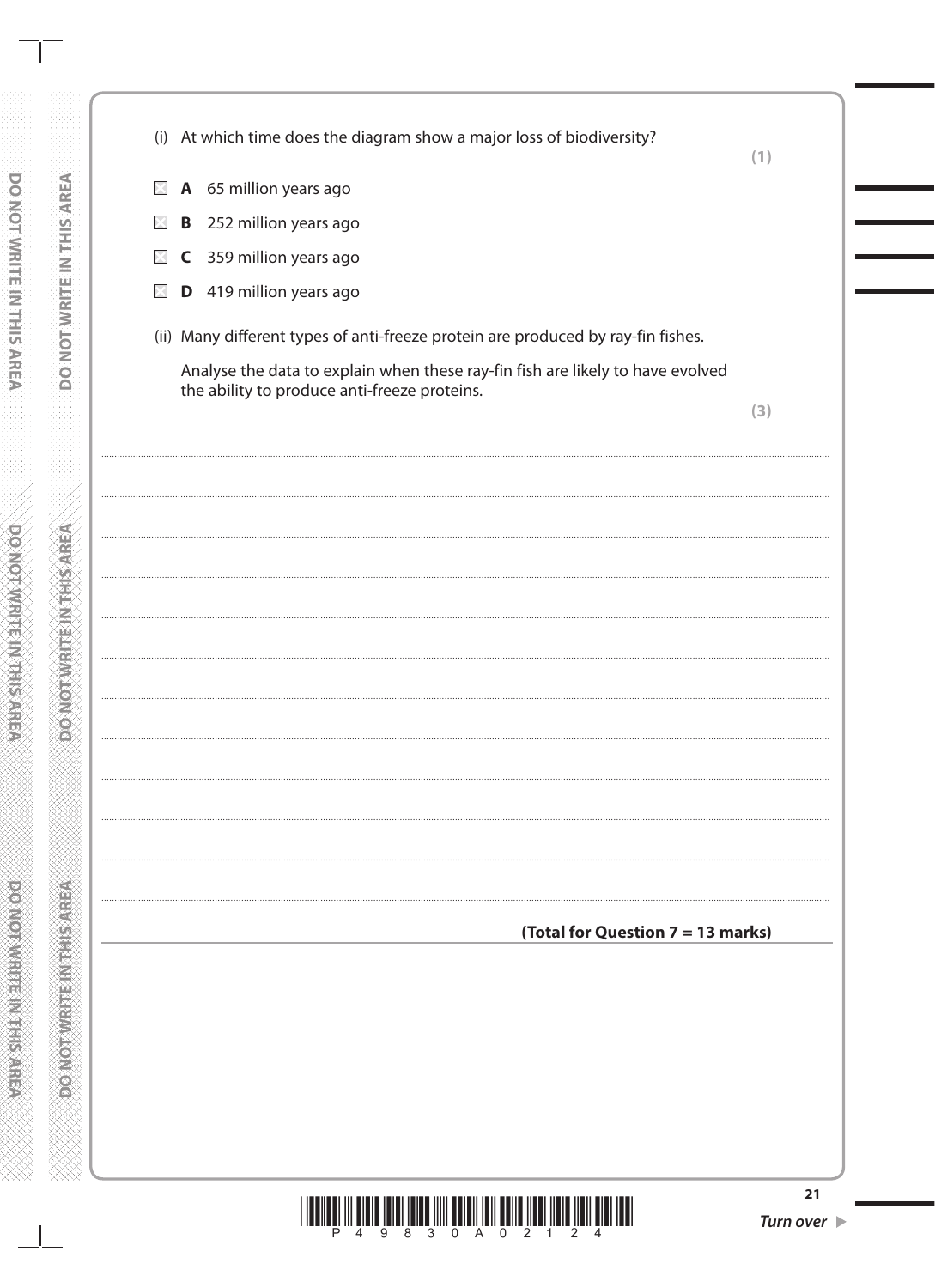|   | The diagram shows two homologous chromosomes from a man. |                                                     |   |              |   |                                                                                                                                                                |   |     |                              |
|---|----------------------------------------------------------|-----------------------------------------------------|---|--------------|---|----------------------------------------------------------------------------------------------------------------------------------------------------------------|---|-----|------------------------------|
|   |                                                          | Ε                                                   | F | G            | Η |                                                                                                                                                                | K |     |                              |
|   |                                                          |                                                     |   |              |   |                                                                                                                                                                |   |     |                              |
|   |                                                          |                                                     |   |              |   |                                                                                                                                                                |   |     |                              |
|   |                                                          |                                                     |   |              |   |                                                                                                                                                                |   |     |                              |
|   |                                                          | $\epsilon$                                          | f | $\mathsf{g}$ | h | I                                                                                                                                                              | k |     |                              |
|   |                                                          |                                                     |   |              |   | The white regions are the loci of seven genes involved in different phenotypic traits.<br>The letters E-K and e-k represent the alleles present at each locus. |   |     |                              |
|   |                                                          | (a) Alleles F and G are                             |   |              |   |                                                                                                                                                                |   |     |                              |
|   |                                                          |                                                     |   |              |   |                                                                                                                                                                |   | (1) |                              |
| B | A                                                        | autosomal and complementary<br>autosomal and linked |   |              |   |                                                                                                                                                                |   |     |                              |
|   | C                                                        | sex-linked and dominant                             |   |              |   |                                                                                                                                                                |   |     |                              |
|   |                                                          |                                                     |   |              |   |                                                                                                                                                                |   |     |                              |
|   |                                                          |                                                     |   |              |   |                                                                                                                                                                |   |     |                              |
|   | D                                                        | sex-linked and epigenetic                           |   |              |   |                                                                                                                                                                |   |     |                              |
|   |                                                          |                                                     |   |              |   | (b) This man produces gametes. Each gamete contains only one allele of each gene.                                                                              |   |     |                              |
|   |                                                          |                                                     |   |              |   | Describe how each gamete receives only one allele of each gene.                                                                                                |   | (2) |                              |
|   |                                                          |                                                     |   |              |   |                                                                                                                                                                |   |     |                              |
|   |                                                          |                                                     |   |              |   |                                                                                                                                                                |   |     |                              |
|   |                                                          |                                                     |   |              |   |                                                                                                                                                                |   |     | <b>ONOTWEITING TERMISTIC</b> |
|   |                                                          |                                                     |   |              |   |                                                                                                                                                                |   |     |                              |
|   |                                                          |                                                     |   |              |   |                                                                                                                                                                |   |     |                              |
|   |                                                          |                                                     |   |              |   |                                                                                                                                                                |   |     |                              |
|   |                                                          |                                                     |   |              |   |                                                                                                                                                                |   |     |                              |
|   |                                                          |                                                     |   |              |   |                                                                                                                                                                |   |     |                              |
|   |                                                          |                                                     |   |              |   |                                                                                                                                                                |   |     |                              |
|   |                                                          |                                                     |   |              |   |                                                                                                                                                                |   |     |                              |
|   |                                                          |                                                     |   |              |   |                                                                                                                                                                |   |     |                              |
|   |                                                          |                                                     |   |              |   |                                                                                                                                                                |   |     |                              |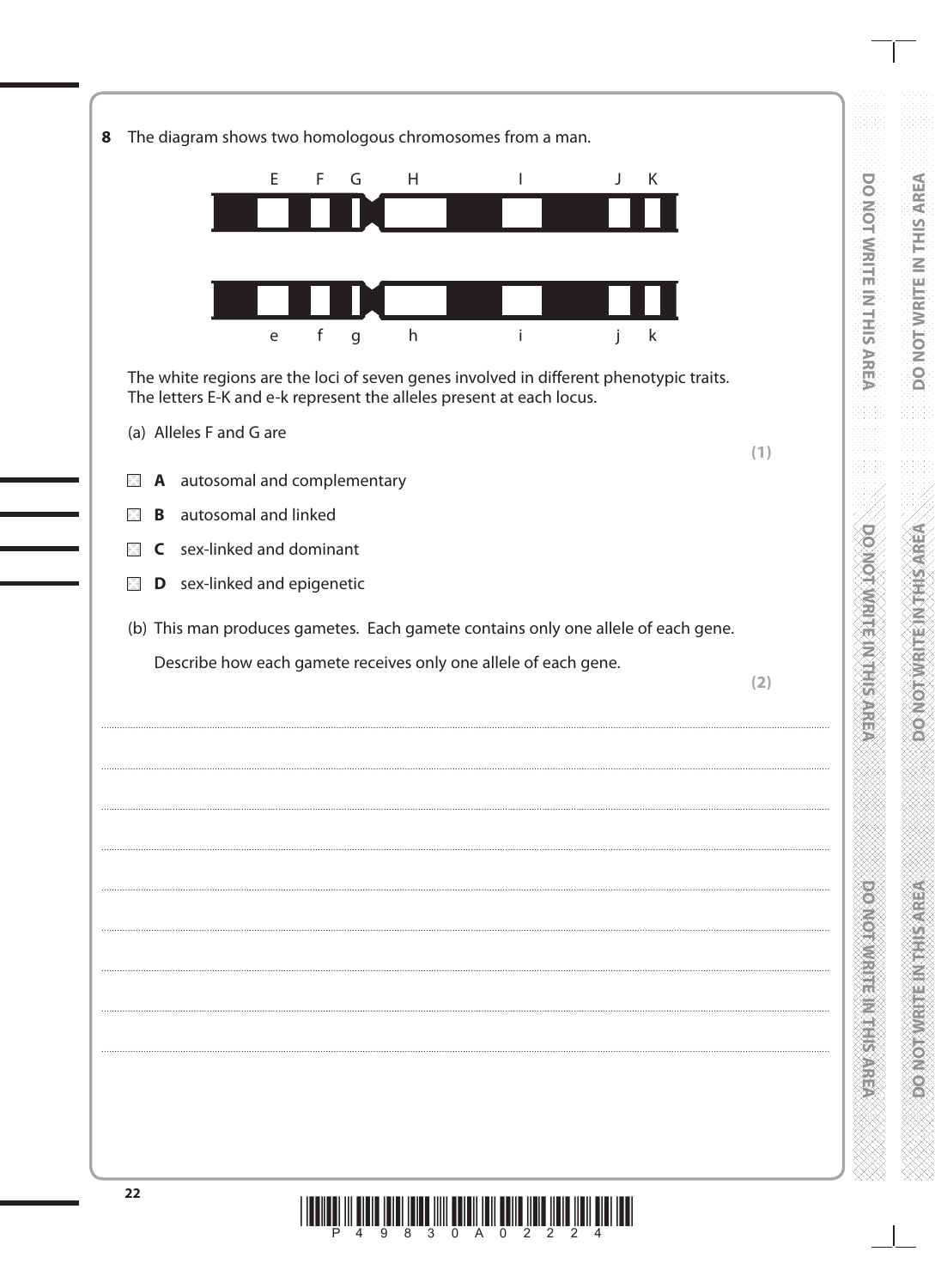|                                                                                                | $\bullet$ E and K |                                   |     |
|------------------------------------------------------------------------------------------------|-------------------|-----------------------------------|-----|
|                                                                                                | $\bullet$ e and K |                                   |     |
|                                                                                                | $\bullet$ h and i |                                   |     |
|                                                                                                | $\bullet$ H and i |                                   |     |
| Assess the relative chances of this man's gametes containing these combinations<br>of alleles. |                   |                                   |     |
|                                                                                                |                   |                                   | (4) |
|                                                                                                |                   |                                   |     |
|                                                                                                |                   |                                   |     |
|                                                                                                |                   |                                   |     |
|                                                                                                |                   |                                   |     |
|                                                                                                |                   |                                   |     |
|                                                                                                |                   |                                   |     |
|                                                                                                |                   |                                   |     |
|                                                                                                |                   |                                   |     |
|                                                                                                |                   |                                   |     |
|                                                                                                |                   |                                   |     |
|                                                                                                |                   |                                   |     |
|                                                                                                |                   |                                   |     |
|                                                                                                |                   |                                   |     |
|                                                                                                |                   |                                   |     |
|                                                                                                |                   |                                   |     |
|                                                                                                |                   |                                   |     |
|                                                                                                |                   |                                   |     |
|                                                                                                |                   | (Total for Question 8 = 7 marks)  |     |
|                                                                                                |                   | <b>TOTAL FOR PAPER = 80 MARKS</b> |     |
|                                                                                                |                   |                                   |     |

**DO NOT WRITE IN THIS AREA** 

**DONOTWRITE IN THIS AREA** 

**DOMORWARE INTHISIONER**